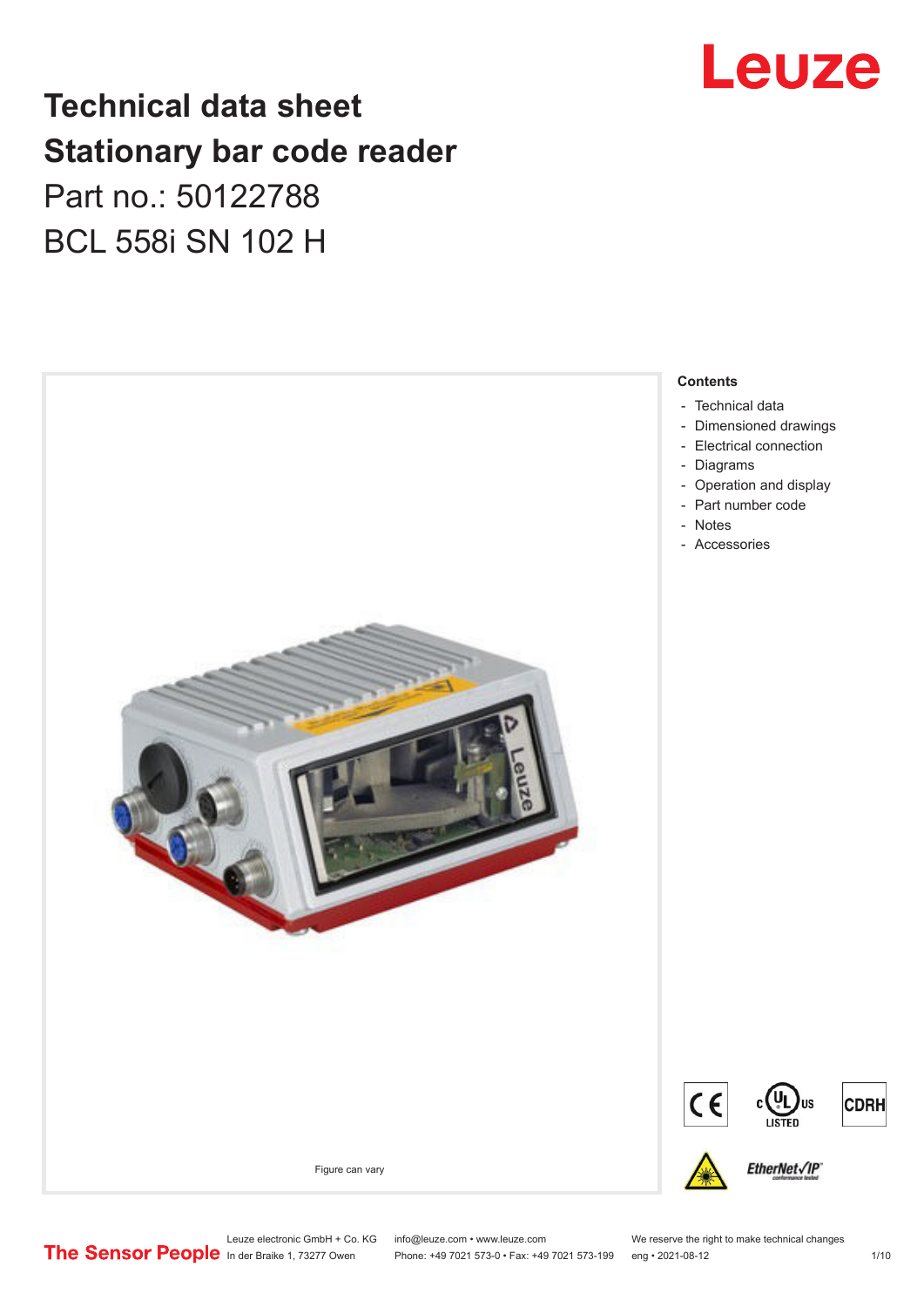# <span id="page-1-0"></span>**Technical data**

# Leuze

| <b>Basic data</b>                                                 |                              |  |
|-------------------------------------------------------------------|------------------------------|--|
| <b>Series</b>                                                     | <b>BCL 500i</b>              |  |
| <b>Special version</b>                                            |                              |  |
| <b>Special version</b>                                            | Heating                      |  |
| <b>Functions</b>                                                  |                              |  |
| <b>Functions</b>                                                  | Alignment mode               |  |
|                                                                   | AutoConfig                   |  |
|                                                                   | AutoControl                  |  |
|                                                                   | AutoReflAct                  |  |
|                                                                   | Code fragment technology     |  |
|                                                                   | Heating                      |  |
|                                                                   | <b>LED</b> indicator         |  |
|                                                                   | Reference code comparison    |  |
| <b>Characteristic parameters</b>                                  |                              |  |
| <b>MTTF</b>                                                       | 42.4 years                   |  |
| <b>Read data</b>                                                  |                              |  |
| Code types, readable                                              | 2/5 Interleaved              |  |
|                                                                   | Codabar                      |  |
|                                                                   | Code 128                     |  |
|                                                                   | Code 39                      |  |
|                                                                   | Code 93                      |  |
|                                                                   | <b>EAN 128</b>               |  |
|                                                                   | <b>EAN 8/13</b>              |  |
|                                                                   | <b>EAN Addendum</b>          |  |
|                                                                   | GS1 Databar Expanded         |  |
|                                                                   | <b>GS1 Databar Limited</b>   |  |
|                                                                   | GS1 Databar Omnidirectional  |  |
|                                                                   | <b>UPC</b>                   |  |
| Scanning rate, typical                                            | $1,000$ scans/s              |  |
| Bar codes per reading gate, max.<br>number<br><b>Optical data</b> | 64 Piece(s)                  |  |
| <b>Reading distance</b>                                           | 200  650 mm                  |  |
| Light source                                                      | Laser, Red                   |  |
| Laser light wavelength                                            | 650 nm                       |  |
| Laser class                                                       | 2, IEC/EN 60825-1:2007       |  |
| <b>Transmitted-signal shape</b>                                   | Continuous                   |  |
| Usable opening angle (reading field<br>opening)                   | 60°                          |  |
| Bar code contrast (PCS)                                           | 60 %                         |  |
| <b>Modulus size</b>                                               | $0.250.5$ mm                 |  |
| <b>Reading method</b>                                             | Line scanner                 |  |
| <b>Scanning rate</b>                                              | 800  1,200 scans/s           |  |
| <b>Beam deflection</b>                                            | Via rotating polygon wheel   |  |
| Light beam exit                                                   | Front                        |  |
| <b>Electrical data</b>                                            |                              |  |
| <b>Protective circuit</b>                                         | Polarity reversal protection |  |
| Performance data                                                  |                              |  |

**Performance data** Supply voltage  $U_B$ **Power consumption, max.** 11 W

10 ... 30 V, DC

| Inputs/outputs selectable                                 |                            |
|-----------------------------------------------------------|----------------------------|
| Output current, max.                                      | 100 mA                     |
| Number of inputs/outputs selectable 4 Piece(s)            |                            |
| <b>Voltage type, outputs</b>                              | DC                         |
| Switching voltage, outputs                                | Typ. $U_{\rm B}$ / 0 V     |
| Voltage type, inputs                                      | <b>DC</b>                  |
| Switching voltage, inputs                                 | Typ. $U_R / 0 V$           |
| Input current, max.                                       | 8 mA                       |
| Interface                                                 |                            |
| <b>Type</b>                                               | EtherNet IP                |
| <b>EtherNet IP</b>                                        |                            |
| <b>Function</b>                                           | Process                    |
| Address assignment                                        | <b>DHCP</b>                |
|                                                           | Manual address assignment  |
| <b>Switch functionality</b>                               | Integrated                 |
| <b>Transmission speed</b>                                 | 10 Mbit/s                  |
|                                                           | 100 Mbit/s                 |
|                                                           |                            |
| <b>Service interface</b>                                  |                            |
| Type                                                      | USB                        |
|                                                           |                            |
| <b>USB</b>                                                |                            |
| <b>Function</b>                                           | Configuration via software |
|                                                           | Service                    |
| <b>Connection</b>                                         |                            |
|                                                           |                            |
| <b>Number of connections</b>                              | 5 Piece(s)                 |
|                                                           |                            |
| <b>Connection 1</b>                                       |                            |
| <b>Function</b>                                           | Service interface          |
| Type of connection                                        | <b>USB</b>                 |
| <b>Designation on device</b>                              | <b>SERVICE</b>             |
| <b>Connector type</b>                                     | USB 2.0 Standard-A         |
|                                                           |                            |
| <b>Connection 2</b><br><b>Function</b>                    |                            |
|                                                           | Signal OUT<br>Connector    |
| <b>Type of connection</b><br><b>Designation on device</b> | <b>SW IN/OUT</b>           |
| <b>Thread size</b>                                        | M <sub>12</sub>            |
| <b>Type</b>                                               | Female                     |
| <b>Material</b>                                           | Metal                      |
| No. of pins                                               | $5 - pin$                  |
| Encoding                                                  | A-coded                    |
| <b>Connection 3</b>                                       |                            |
| <b>Function</b>                                           | Signal IN                  |
|                                                           | Signal OUT                 |
|                                                           | Voltage supply             |
| <b>Type of connection</b>                                 | Connector                  |
| <b>Designation on device</b>                              | <b>PWR</b>                 |
| <b>Thread size</b>                                        | M12                        |
| <b>Type</b>                                               | Male                       |
| <b>Material</b>                                           | Metal                      |
| No. of pins                                               | 5-pin                      |

Leuze electronic GmbH + Co. KG info@leuze.com • www.leuze.com We reserve the right to make technical changes<br>
The Sensor People in der Braike 1, 73277 Owen Phone: +49 7021 573-0 • Fax: +49 7021 573-199 eng • 2021-08-12

In der Braike 1, 73277 Owen Phone: +49 7021 573-0 • Fax: +49 7021 573-199 eng • 2021-08-12 2 /10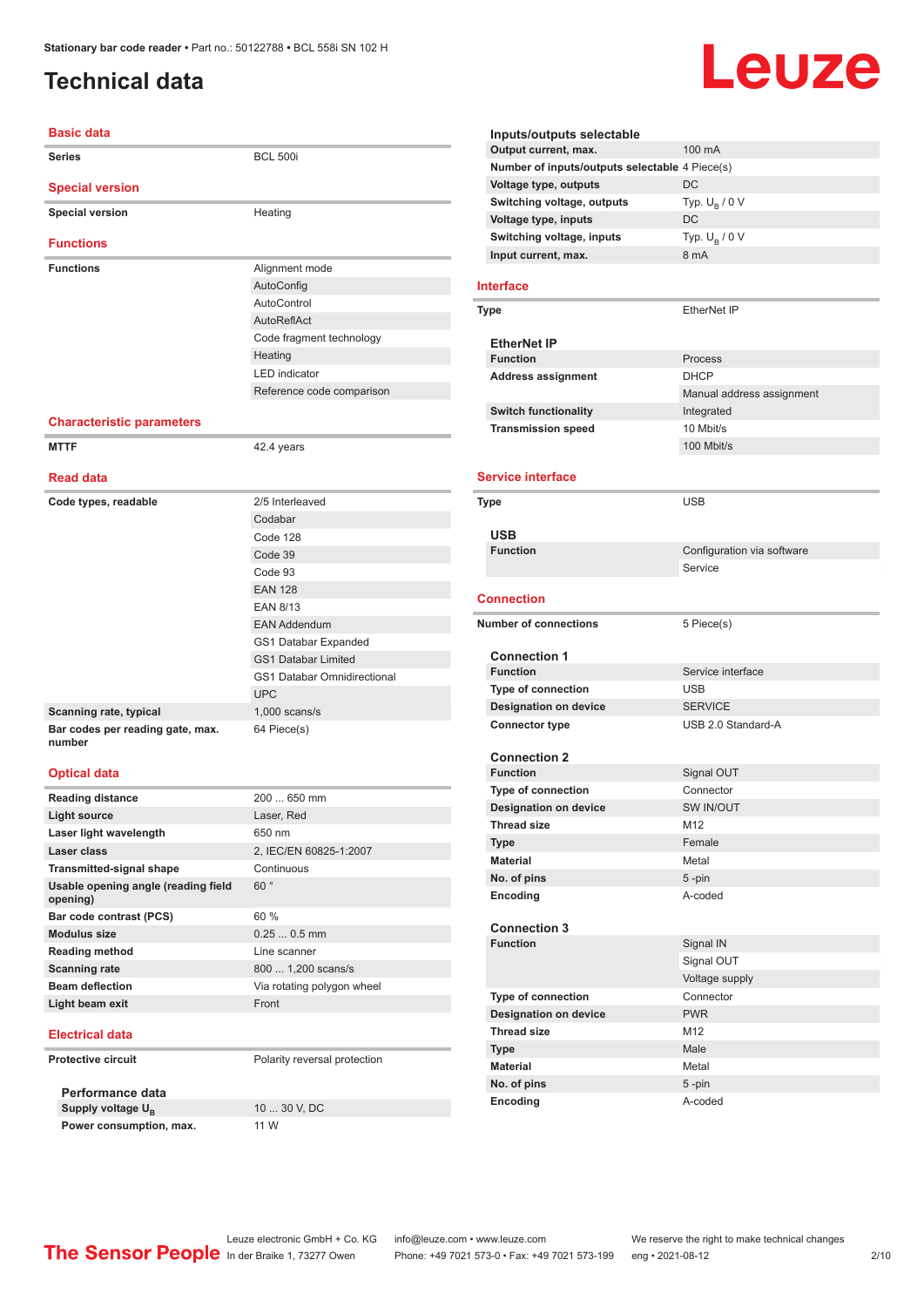# **Technical data**

#### **Connection 4 Function** BUS IN **Type of connection** Connector **Designation on device** HOST / BUS IN **Thread size** M12 **Type** Female **Material** Metal **No. of pins** 4 -pin **Encoding** D-coded **Connection 5 Function** BUS OUT **Type of connection**<br> **Designation on device**<br>
BUS OUT **Designation on device** Thread size M12

#### **Mechanical data**

**Type Female No. of pins** 4 -pin

| Design                   | Cubic                        |
|--------------------------|------------------------------|
| Dimension (W x H x L)    | 123.5 mm x 63 mm x 106.5 mm  |
| <b>Housing material</b>  | Metal                        |
| <b>Metal housing</b>     | Aluminum                     |
| Lens cover material      | Glass                        |
| Net weight               | 1,100q                       |
| <b>Housing color</b>     | Black, RAL 9005              |
|                          | Red, RAL 3000                |
| <b>Type of fastening</b> | Dovetail grooves             |
|                          | Mounting thread              |
|                          | Via optional mounting device |

#### **Operation and display**

| I FD                                                                       |  |
|----------------------------------------------------------------------------|--|
| Monochromatic graphical display.<br>128x64 pixel, with background lighting |  |
| 2 Piece(s)                                                                 |  |
| Via web browser                                                            |  |
| Button(s)                                                                  |  |
|                                                                            |  |

#### **Environmental data**

| Ambient temperature, operation                      | $-3540 °C$                     |
|-----------------------------------------------------|--------------------------------|
| Ambient temperature, storage                        | $-20$ 70 °C                    |
| Relative humidity (non-condensing)                  | 90%                            |
| Extraneous light tolerance on the bar<br>code, max. | $2,000$ $\overline{\text{lx}}$ |
|                                                     |                                |

Leuze

#### **Certifications**

| Degree of protection                                               | IP 65                    |
|--------------------------------------------------------------------|--------------------------|
| <b>Protection class</b>                                            | Ш                        |
| <b>Certifications</b>                                              | c UL US                  |
| Test procedure for EMC in accordance EN 55022                      |                          |
| with standard                                                      | EN 61000-4-2, -3, -4, -6 |
| Test procedure for shock in<br>accordance with standard            | IEC 60068-2-27, test Ea  |
| Test procedure for continuous shock<br>in accordance with standard | IEC 60068-2-29, test Eb  |
| Test procedure for vibration in<br>accordance with standard        | IEC 60068-2-6, test Fc   |

#### **Classification**

| <b>Customs tariff number</b> | 84719000 |
|------------------------------|----------|
| eCl@ss 5.1.4                 | 27280102 |
| eCl@ss 8.0                   | 27280102 |
| eCl@ss 9.0                   | 27280102 |
| eCl@ss 10.0                  | 27280102 |
| eCl@ss 11.0                  | 27280102 |
| <b>ETIM 5.0</b>              | EC002550 |
| <b>ETIM 6.0</b>              | EC002550 |
| <b>ETIM 7.0</b>              | EC002550 |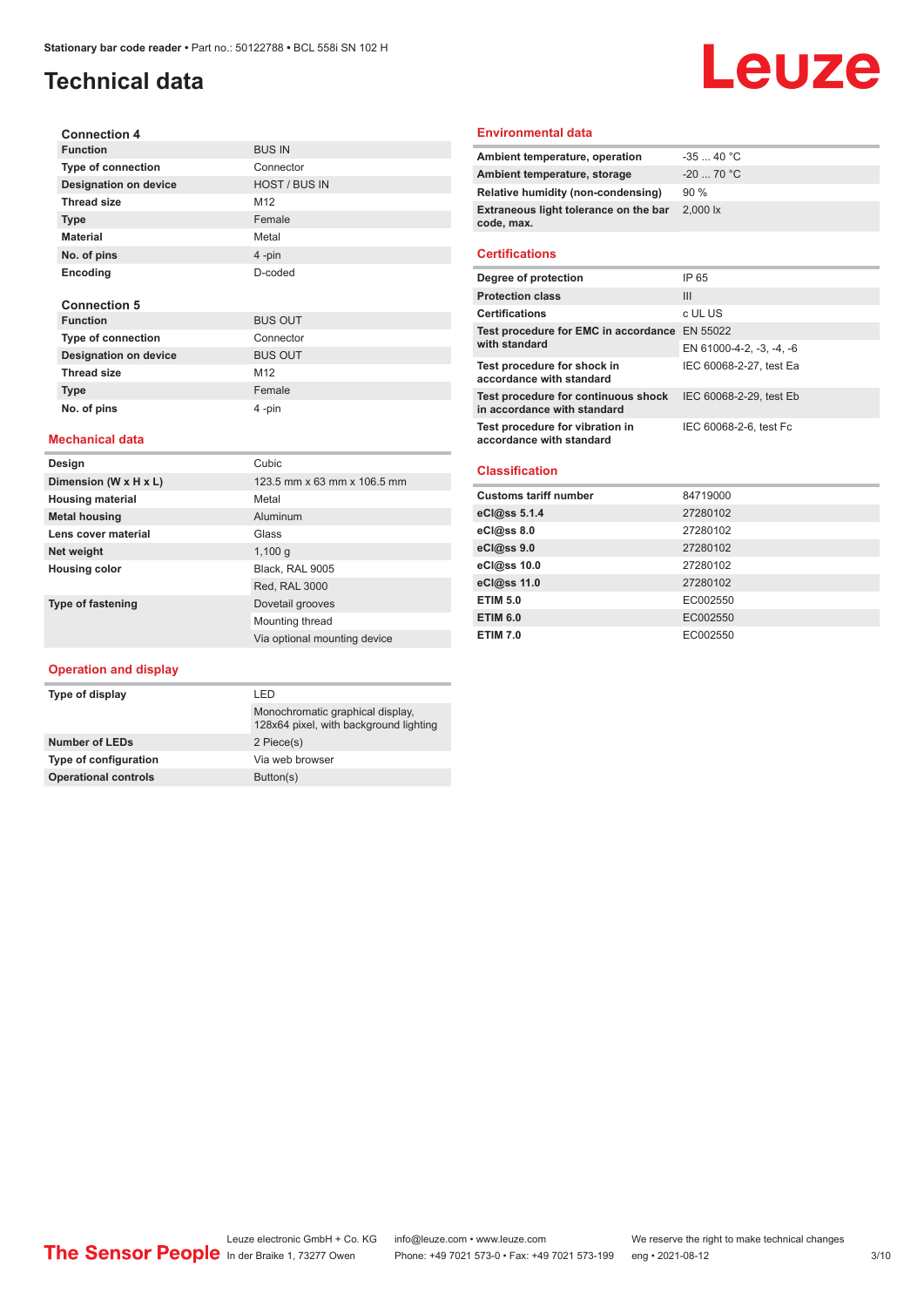# <span id="page-3-0"></span>**Dimensioned drawings**

All dimensions in millimeters

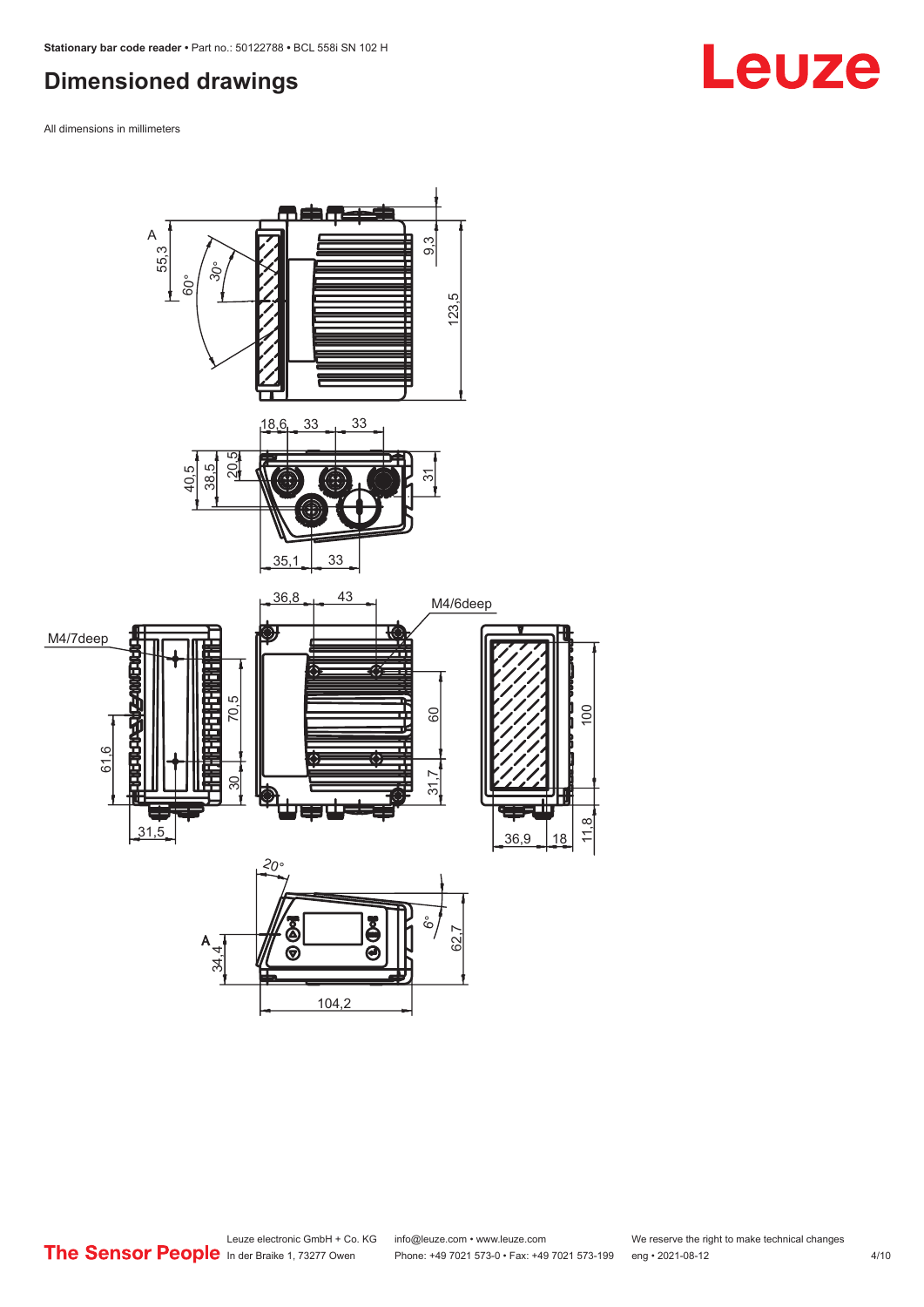# <span id="page-4-0"></span>**Electrical connection**

# **Connection 1 SERVICE**

| <b>Function</b>       | Service interface  |
|-----------------------|--------------------|
| Type of connection    | USB                |
| <b>Connector type</b> | USB 2.0 Standard-A |

**No. of pins** 5 -pin **Encoding** A-coded

#### **Pin Pin assignment 1** +5 V DC

| $\overline{2}$ | D- - Data  |
|----------------|------------|
| 3              | D+ - Data  |
| $\overline{a}$ | <b>GND</b> |

# 4 3 2 1

| <b>Connection 2</b>       | <b>SW IN/OUT</b> |
|---------------------------|------------------|
| <b>Function</b>           | Signal OUT       |
| <b>Type of connection</b> | Connector        |
| <b>Thread size</b>        | M <sub>12</sub>  |
| <b>Type</b>               | Female           |
| <b>Material</b>           | Metal            |

# **Pin Pin assignment**

|                | <b>VOUT</b>       |
|----------------|-------------------|
| $\overline{2}$ | SWIO <sub>1</sub> |
| 3              | GND               |
| $\overline{4}$ | SWIO <sub>2</sub> |
| Ð              | FE.               |



#### **Connection 3 PWR**

| <b>Function</b>    | Signal IN      |
|--------------------|----------------|
|                    | Signal OUT     |
|                    | Voltage supply |
| Type of connection | Connector      |
| Thread size        | M12            |
| Type               | Male           |
| <b>Material</b>    | Metal          |
| No. of pins        | $5$ -pin       |
| Encoding           | A-coded        |
|                    |                |

#### **Pin Pin assignment 1** VIN **2** SWIO 3 **3** GND **4** SWIO 4 **5** FE





# Leuze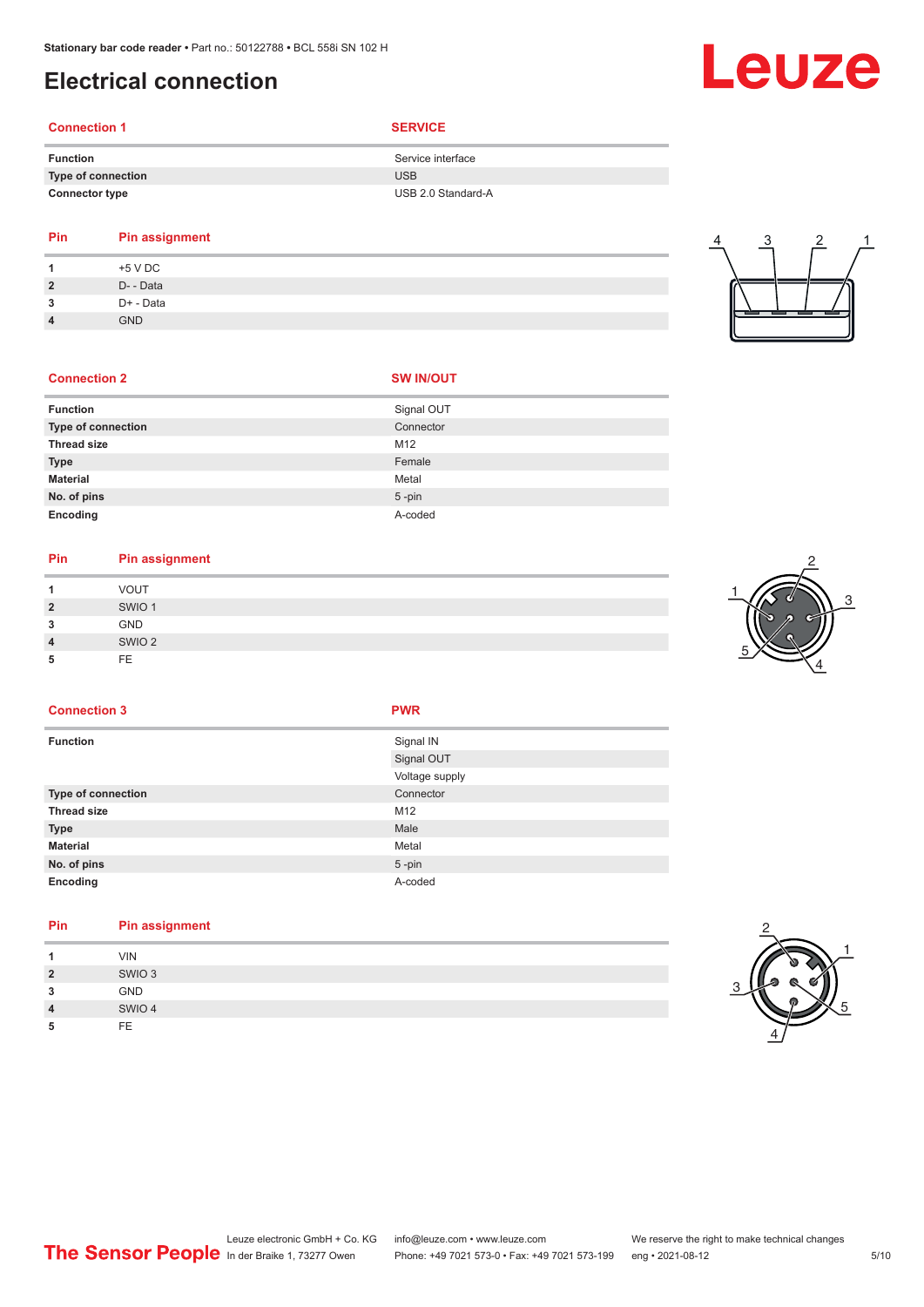# **Electrical connection**

#### **Connection 4**

| <b>HOST / BUS IN</b> |
|----------------------|
|----------------------|

| <b>Function</b>    | <b>BUS IN</b> |
|--------------------|---------------|
| Type of connection | Connector     |
| <b>Thread size</b> | M12           |
| Type               | Female        |
| <b>Material</b>    | Metal         |
| No. of pins        | 4-pin         |
| Encoding           | D-coded       |

## **Pin Pin assignment**

|                | $T\Box$ |
|----------------|---------|
| $\overline{2}$ | $RD+$   |
| ◠              | ⊤∩-     |
| 4              | RD-     |



| <b>Connection 5</b>       | <b>BUS OUT</b> |  |
|---------------------------|----------------|--|
| <b>Function</b>           | <b>BUS OUT</b> |  |
| <b>Type of connection</b> | Connector      |  |
| <b>Thread size</b>        | M12            |  |
| <b>Type</b>               | Female         |  |
| <b>Material</b>           | Metal          |  |
| No. of pins               | 4-pin          |  |
| Encoding                  | D-coded        |  |

#### **Pin Pin assignment**

|                | TD+   |
|----------------|-------|
| $\overline{2}$ | $RD+$ |
| ຳ<br>- 3       | TD-   |
| 4              | RD-   |

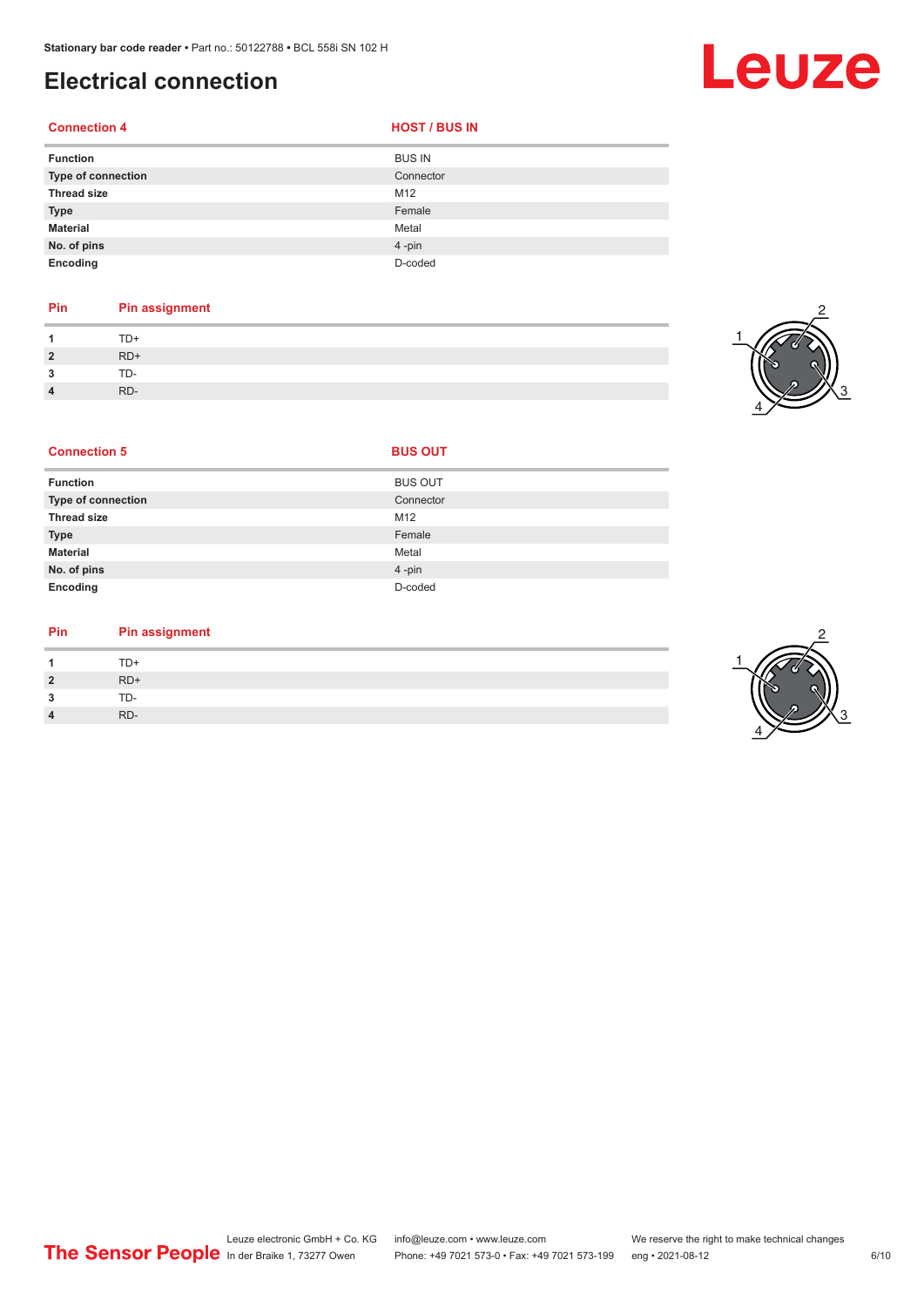# <span id="page-6-0"></span>**Diagrams**

#### Reading field curve



x Reading field distance [mm]

y Reading field width [mm]

# **Operation and display**

| LED            |            | <b>Display</b>                  | <b>Meaning</b>                  |  |
|----------------|------------|---------------------------------|---------------------------------|--|
| <b>PWR</b>     | Off        | Device switched off             |                                 |  |
|                |            | Green, flashing                 | Device ok, initialization phase |  |
|                |            | Green, continuous light         | Device OK                       |  |
|                |            | Orange, continuous light        | Service operation               |  |
|                |            | Red, flashing                   | Device OK, warning set          |  |
|                |            | Red, continuous light           | Device error                    |  |
| $\overline{2}$ | <b>NET</b> | Off                             | No supply voltage               |  |
|                |            | Green, flashing                 | Initialization                  |  |
|                |            | Green, continuous light         | Operational readiness           |  |
|                |            | Red, flashing                   | Communication error             |  |
|                |            | Red, continuous light           | Network error                   |  |
|                |            | Red/green, flashing alternately | Self test                       |  |

# Leuze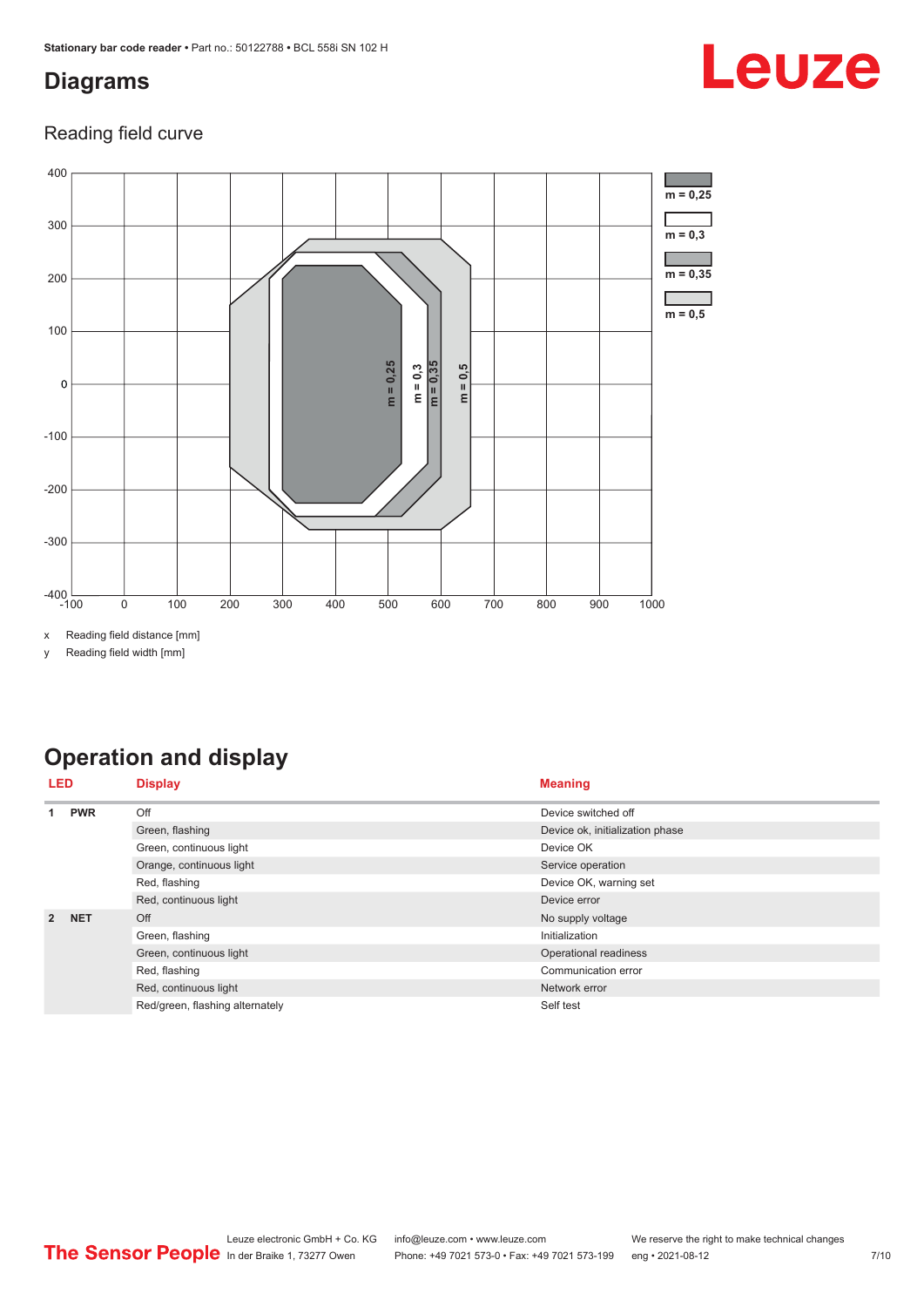# <span id="page-7-0"></span>**Part number code**

Part designation: **BCL XXXX YYZ AAA B**



| <b>BCL</b>  | <b>Operating principle</b><br>BCL: bar code reader                                                                                                                                                                                  |
|-------------|-------------------------------------------------------------------------------------------------------------------------------------------------------------------------------------------------------------------------------------|
| <b>XXXX</b> | Series/interface (integrated fieldbus technology)<br>500i: RS 232 / RS 422 / RS 485 (multiNet master)<br>501i: RS 485 (multiNet slave)<br>504i: PROFIBUS DP<br>508i: EtherNet TCP/IP, UDP<br>548i: PROFINET RT<br>558i: EtherNet/IP |
| YY          | <b>Scanning principle</b><br>S: line scanner (single line)<br>O: oscillating-mirror scanner (oscillating mirror)                                                                                                                    |
| z           | <b>Optics</b><br>N: High Density (close)<br>M: Medium Density (medium distance)<br>F: Low Density (remote)<br>L: Long Range (very large distances)                                                                                  |
| AAA         | <b>Beam exit</b><br>100: lateral<br>$102:$ front                                                                                                                                                                                    |
| в           | Special equipment<br>H: with heating                                                                                                                                                                                                |
| <b>Note</b> |                                                                                                                                                                                                                                     |

### **Notes**

|  | Observe intended use!                                                                 |
|--|---------------------------------------------------------------------------------------|
|  | $\%$ This product is not a safety sensor and is not intended as personnel protection. |
|  | § The product may only be put into operation by competent persons.                    |
|  | $\phi$ Only use the product in accordance with its intended use.                      |

 $\%$  A list with all available device types can be found on the Leuze website at www.leuze.com.

| <b>WARNING! LASER RADIATION - CLASS 2 LASER PRODUCT</b>                                                                                                                                                                                                                               |
|---------------------------------------------------------------------------------------------------------------------------------------------------------------------------------------------------------------------------------------------------------------------------------------|
| Do not stare into beam!<br>The device satisfies the requirements of IEC 60825-1:2007 (EN 60825-1:2007) safety requlations for a product of laser class 2 as well as the<br>U.S. 21 CFR 1040.10 regulations with deviations corresponding to "Laser Notice No. 50" from June 24, 2007. |
| Never look directly into the laser beam or in the direction of reflected laser beams! If you look into the beam path over a longer time period, there is a risk<br>of injury to the retina.                                                                                           |
| $\%$ Do not point the laser beam of the device at persons!                                                                                                                                                                                                                            |
| Interrupt the laser beam using a non-transparent, non-reflective object if the laser beam is accidentally directed towards a person.                                                                                                                                                  |
| $\%$ When mounting and aligning the device, avoid reflections of the laser beam off reflective surfaces!                                                                                                                                                                              |
| $\&$ CAUTION! Use of controls or adjustments or performance of procedures other than specified herein may result in hazardous light exposure.                                                                                                                                         |
| $\&$ Observe the applicable statutory and local laser protection requisitions.                                                                                                                                                                                                        |
| $\ddot{\varphi}$ The device must not be tampered with and must not be changed in any way.<br>There are no user-serviceable parts inside the device.<br>Repairs must only be performed by Leuze electronic GmbH + Co. KG.                                                              |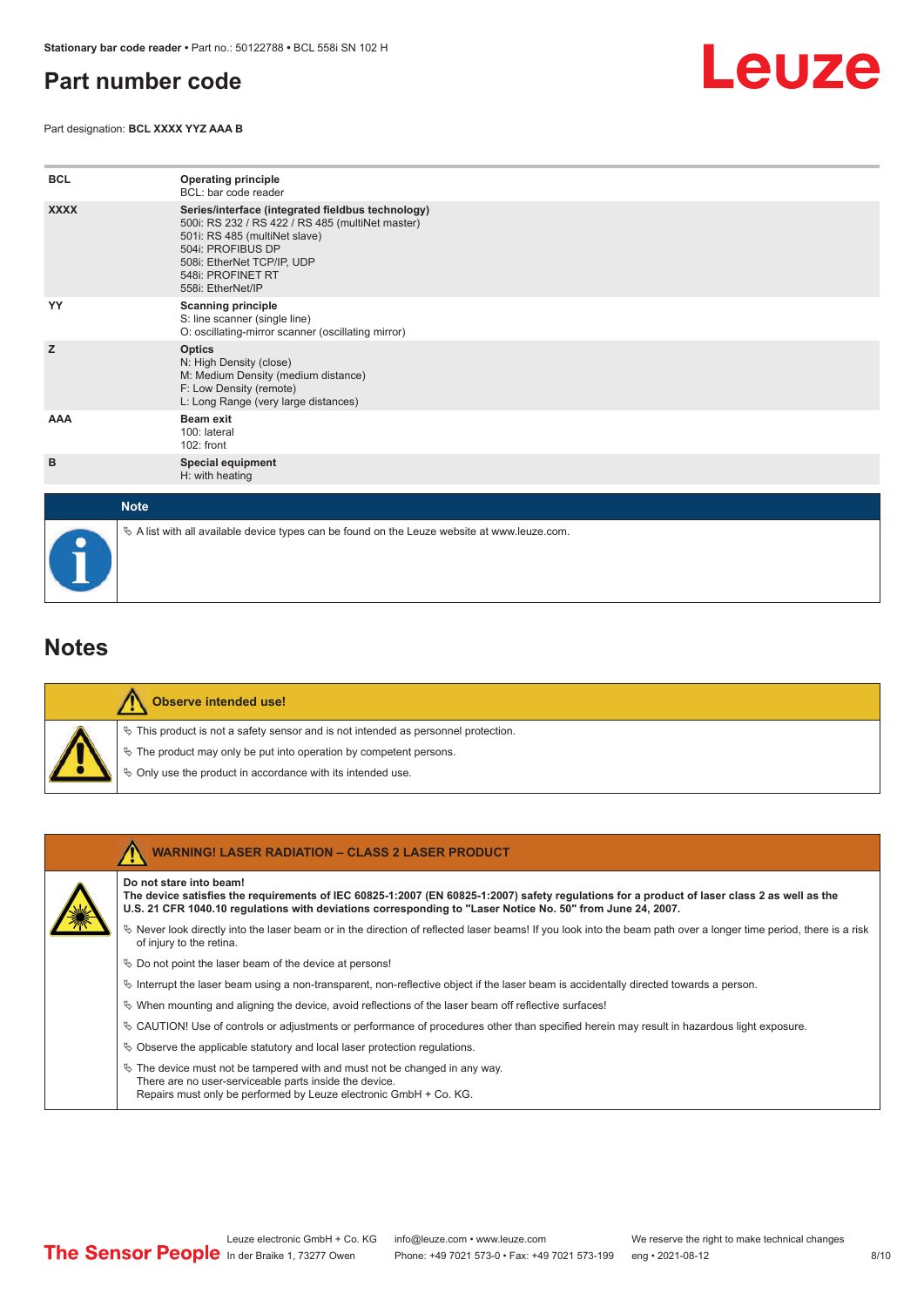### <span id="page-8-0"></span>**Notes**



|           |                                                                                                                                                                                                                                                            | <b>NOTE</b>                                                                                                                                                                 |
|-----------|------------------------------------------------------------------------------------------------------------------------------------------------------------------------------------------------------------------------------------------------------------|-----------------------------------------------------------------------------------------------------------------------------------------------------------------------------|
| $\bullet$ | Affix laser information and warning signs!<br>Laser information and warning signs are affixed to the device. In addition, self-adhesive laser information and warning signs (stick-on labels) are<br>supplied in several languages.                        |                                                                                                                                                                             |
|           | Affix the laser information sheet to the device in the language appropriate for the place of use. When using the device in the US, use the stick-on label<br>with the "Complies with 21 CFR 1040.10" note.                                                 |                                                                                                                                                                             |
|           | $\%$ Affix the laser information and warning signs near the device if no signs are attached to the device (e.g. because the device is too small) or if the attached<br>laser information and warning signs are concealed due to the installation position. |                                                                                                                                                                             |
|           |                                                                                                                                                                                                                                                            | $\%$ Affix the laser information and warning signs so that they are legible without exposing the reader to the laser radiation of the device or other optical<br>radiation. |

# **Accessories**

# Connection technology - Connection cables

|        | Part no. | <b>Designation</b>     | <b>Article</b>   | <b>Description</b>                                                                                                                                         |
|--------|----------|------------------------|------------------|------------------------------------------------------------------------------------------------------------------------------------------------------------|
| ₿<br>W | 50132079 | KD U-M12-5A-V1-<br>050 | Connection cable | Connection 1: Connector, M12, Axial, Female, A-coded, 5-pin<br>Connection 2: Open end<br>Shielded: No<br>Cable length: 5,000 mm<br>Sheathing material: PVC |

# Connection technology - Interconnection cables

|   |              | Part no. | <b>Designation</b>                     | <b>Article</b>        | <b>Description</b>                                                                                                                                                                                                               |
|---|--------------|----------|----------------------------------------|-----------------------|----------------------------------------------------------------------------------------------------------------------------------------------------------------------------------------------------------------------------------|
| Ý | <b>books</b> | 50107726 | KB USB A - USB A                       | Interconnection cable | Suitable for interface: USB<br>Connection 1: USB<br>Connection 2: USB<br>Shielded: Yes<br>Cable length: 1,800 mm<br>Sheathing material: PVC                                                                                      |
|   |              | 50137077 | <b>KSS ET-M12-4A-</b><br>M12-4A-P7-020 | Interconnection cable | Suitable for interface: Ethernet<br>Connection 1: Connector, M12, Axial, Male, D-coded, 4-pin<br>Connection 2: Connector, M12, Axial, Male, D-coded, 4-pin<br>Shielded: Yes<br>Cable length: 1,000 mm<br>Sheathing material: PUR |
|   |              | 50137078 | KSS ET-M12-4A-<br>M12-4A-P7-050        | Interconnection cable | Suitable for interface: Ethernet<br>Connection 1: Connector, M12, Axial, Male, D-coded, 4-pin<br>Connection 2: Connector, M12, Axial, Male, D-coded, 4-pin<br>Shielded: Yes<br>Cable length: 1,000 mm<br>Sheathing material: PUR |
|   | 甘量           | 50135081 | <b>KSS ET-M12-4A-</b><br>RJ45-A-P7-050 | Interconnection cable | Suitable for interface: Ethernet<br>Connection 1: Connector, M12, Axial, Male, D-coded, 4-pin<br>Connection 2: RJ45<br>Shielded: Yes<br>Cable length: 5,000 mm<br>Sheathing material: PUR                                        |